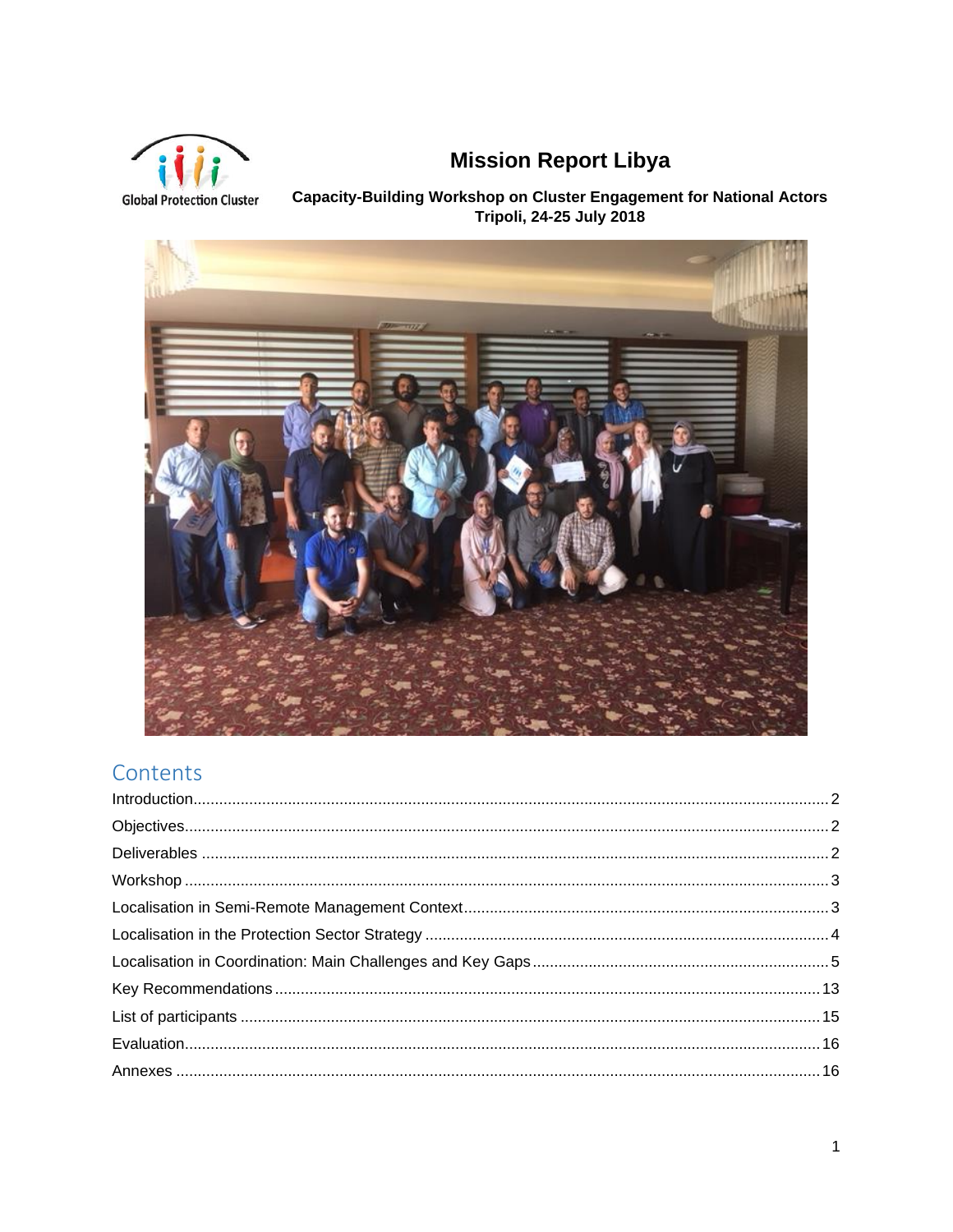## <span id="page-1-0"></span>**Introduction**

The World Humanitarian Summit (WHS) recognized that increased localisation is fundamental to the delivery of a dignified and effective humanitarian response, concluding that humanitarian action should be "as local as possible, as international as necessary." The associated Grand Bargain emphasized the need to make more deliberate and explicit efforts to better engage with, empower and promote the work of local actors. The Global Protection Cluster (GPC) is seeking to meet the commitments made in regards to localisation and is keen to ensure and increase local actors' engagement in both field coordination mechanisms and global strategic decision making. This work is being carried out by the Child Protection Area of Responsibility (CP AoR) and the International Rescue Committee (IRC) on behalf of the Global Protection Cluster (GPC) and with the collaboration of the country-level Protection Cluster and Sub-Clusters.

From January to June 2018, the IRC conducted an online survey to gauge interest from field colleagues in the GPC localisation initiative and start identifying obstacles for the participation and inclusion of national actors in the cluster system. 45 individuals from 35 NNGOs<sup>1</sup> from Libya participated in this survey, which served as a baseline for the localisation activities to be implemented. The IRC then conducted a one week mission (from 21<sup>st</sup> to 26<sup>th</sup> July) which included a two-day workshop on humanitarian coordination to reinforce local actors' participation and influence in protection coordination mechanisms. This report provides a summary of the discussions which took place during the workshop as well as the initial findings from the baseline survey.

## <span id="page-1-1"></span>**Objectives**

A two-day workshop was organised by IRC and the GPC in partnership with UNHCR and the Protection Sector in Libya. The workshop aimed at increasing the knowledge of national partners on the international humanitarian architecture, the cluster/sector approach and the different steps of the Humanitarian Programme Cycle (HPC) as well as of the relevance of the centrality of protection in humanitarian action, with the overall objective that participants are equipped with the skills and capacities to participate in the work of the Protection Sector in Libya and to contribute and influence the HPC process, notably by bringing forward key protection priorities and sharing field knowledge. The workshop gave national partners an opportunity to share their concerns and identify key recommendations to advance the localisation agenda. Additional capacity-building needs were also identified and longer-term mentoring and support is expected to be provided on this basis.

## <span id="page-1-2"></span>**Deliverables**

 $\overline{\phantom{a}}$ 

The support visit achieved the following:

- 45 individuals from 35 local and national organisations participated in the Localisation Scoping Survey to identify potential obstacles for national/local partners' engagement in coordination mechanisms and areas of capacity strengthening needed.
- 17 national partners with a total of 21 participants (14 men and 7 women) were trained on humanitarian coordination and their capacities strengthened for a more inclusive and meaningful participation of national partners in the work of the Protection Sector in Libya.

 $1$  The following organisations completed the survey: Aldamir, Mwten Alsllam for Human Rights, Marwan Alhasi, Tripoli Good, Almotwaset Organization for Migration & Relief, Productive Family Tawerga, منظمة اإلحسان والتقوى Al Ehsan And Taqwa NGO, Life Makers Association, Amzonat Libya, Alrawnaq Organization for Women and Children and Charity Works, Kafaa Development Foundation, Libyan Health Organization and Awareness, Jusoor Center for Studies and Development, Alemdad Charity Association, Charity & Piety Organization (الخيرية للاعمال والتقوى الاحسان منظمة) Voice Organization, Organization of Development Pioneers, Libyan Mine Action Centre, Union of Arab Ambassadors for Children, منظمة الضمير لحقوق اإلنسان, Alidamer Organization for Human Rights, I am Tawfiq, South Peace Organization for Development, مؤسسة مبادر الريادية, Libyan National Organization for Development, Y-Peer, Fezan National Caucus, ALSALAM Bani Walid Charity Association, Shaik Tahir Azzawi Charity Organisation (STACO), Al-Ola Charity Association, Hope Organization for Development and Relief Services, Haqi Organization Women Legal Network, LIBAID, Moomken Organisation.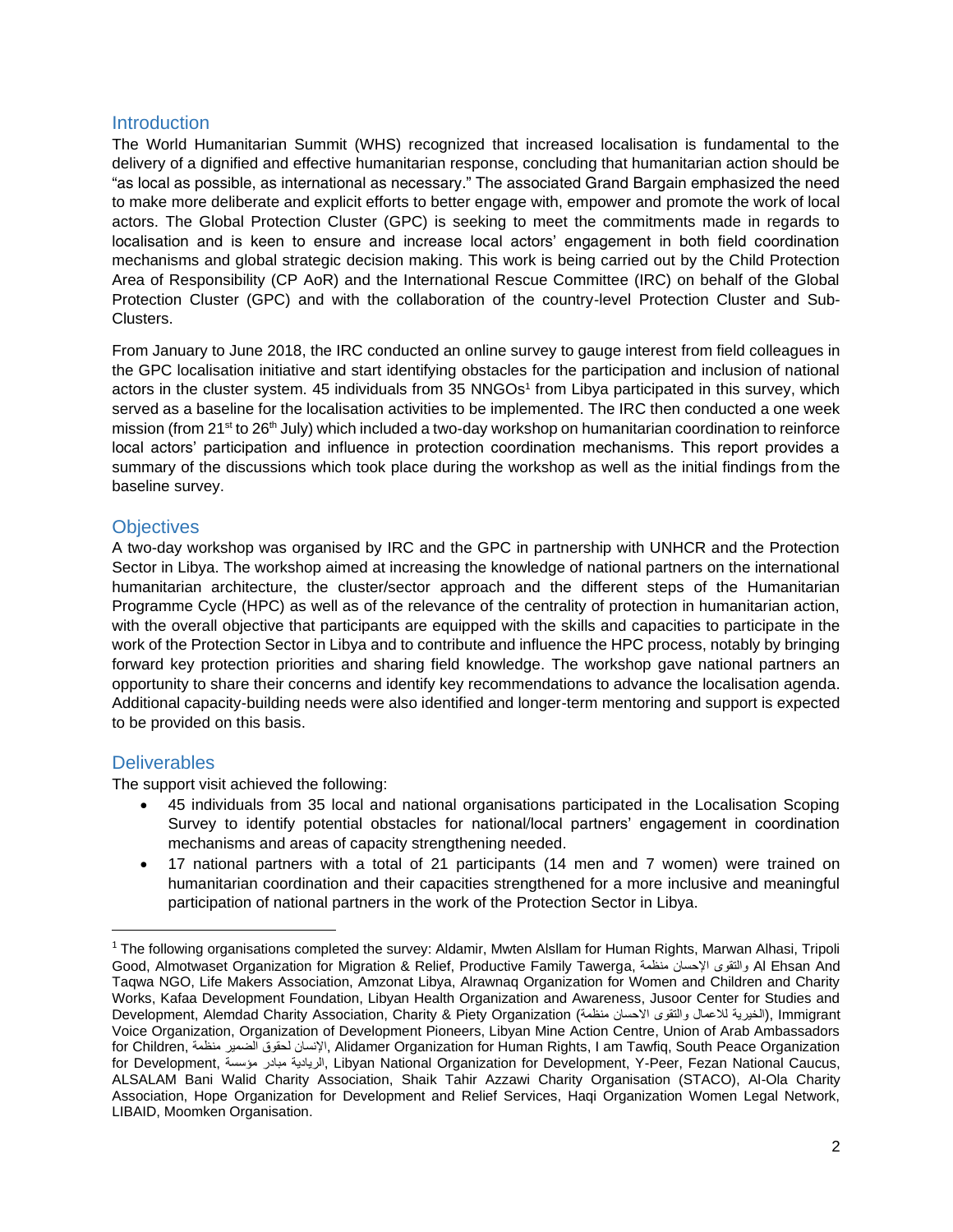- A review of main challenges and key gaps was conducted by national partners according to the GPC/CP AoR Conceptual Framework for Localisation in Coordination.
- Key recommendations have been compiled in an action plan for greater inclusion and participation of national actors in the Protection Sector.

## <span id="page-2-0"></span>**Workshop**

l

The workshop started by a presentation on what localisation means, why it matters, and what is the role of coordination groups in that matter. It was communicated that the localisation approach boils down to ensuring that the response is 'as local as possible, as international as necessary'. It was recognized that determining the right configuration or balance between international and national contributions is a difficult and subjective task and that the coordination group can support with constantly reviewing the situation and bringing the sector to a consensus on whether the balance is right.

The **first day** of the workshop aimed at equipping local partners with the knowledge and skills to participate in the international coordination system and to influence humanitarian strategies and response plans such as the HNO and HRP. The humanitarian reform, the cluster approach and the key steps of the HPC were discussed through group exercise and plenary discussions. The key messages convened were that an increased knowledge of the international humanitarian system helps national partners to fully participate in the phases of a humanitarian response and that processes that are inclusive and consultative generate better planning decisions, more robust cooperation, greater accountability, and legitimacy. Day 1 also highlighted how the humanitarian system has committed to putting protection central to its work and the collective responsibility humanitarian actors have towards it. It led to a reflection on how local partners can work together with international actors the develop protection analysis and responses that are locallydriven, highlighting the importance of sharing assessments and protection data collected with the Protection Sector. Protection analysis tools such as the inverted tree and the risk equation were presented and participants were given the opportunity to use them to analyse five core protection concerns in Libya: attacks against civilians, violence against children, kidnapping, exploitation of migrants and lack of support to children with disabilities. The aim was to reach a common understanding of what constitutes a protection risk and the methodology for conducting collective protection analysis.

The **second day** of the workshop focused on the main elements of effective humanitarian coordination and the ways local partners can participate in the protection coordination mechanisms. A presentation was given by the Libya Protection Sector to ensure participants were familiar with the main protection concerns in Libya, as well as the structure, objectives, priority areas of work and strategy of the Protection Sector. It provided an opportunity to gather partners' perspectives and experience on their involvement with the coordination system. One of the outcome of the day was to map out the main challenges and key gaps according to the GPC/CP AoR Conceptual Framework on Localisation in Coordination (p. 5-12) and to identify and agree upon practical and actionable recommendations to advance the localisation agenda within the Protection Sector in Libya (p. 13-15).

## <span id="page-2-1"></span>Localisation in Semi-Remote Management Context

In Libya, remote programming and remote operations have become standard practice for a range of international humanitarian organisations. Due to volatile security and access constraints, much of the actual delivery of humanitarian aid on the ground is done through national and local actors while the coordination and decision-making processes are still managed by international actors based in Tunis and only recently form Tripoli<sup>2</sup>. In this context, local actors play a significant role in the operationalisation of the response but have very limited leadership and decision making power. Their participation in coordination mechanisms is relatively limited due to the semi-remote nature of humanitarian operations in Libya which creates a

<sup>&</sup>lt;sup>2</sup> On 7 February 2018, the UN Secretary General endorsed the recommendation to cancel the evacuation status in Libya. Since then, the majority of UN agencies re-open their offices in Tripoli and all their International staff have been relocated to Tripoli.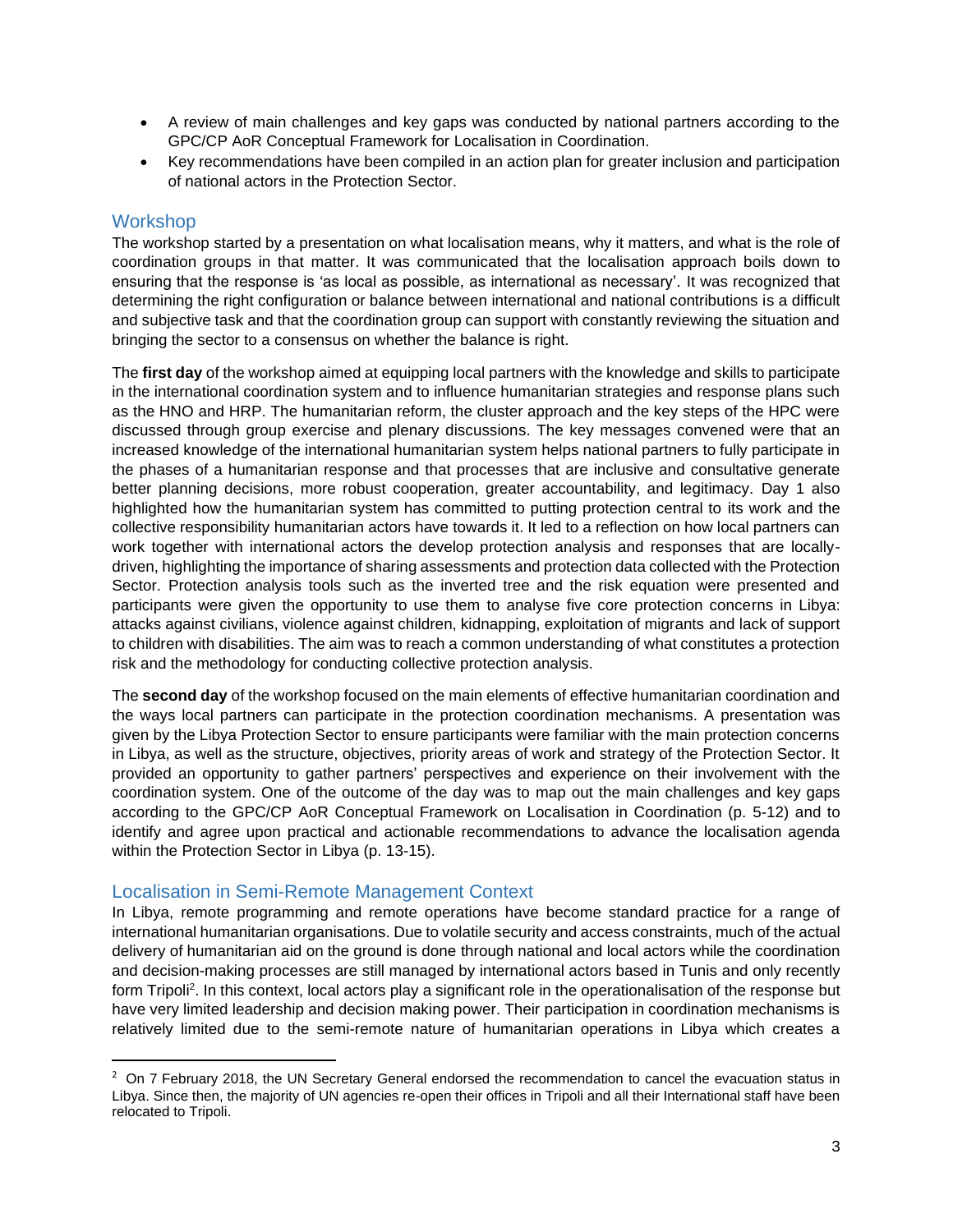disconnect between international and national actors. Throughout the workshop, the specific challenges that the operational setting poses to effective protection response and involvement of national partners were discussed with participants. National partners expressed the difficulties they experience in terms of decision-making, management of partnerships, and monitoring. They felt access, security and logistics issues are not well perceived and understood by international actors. Given problems related to access in Libya, local partners play an invaluable role in providing crucial data that informs protection analysis. As the international community progressively increases its operational presence on Libya, strengthening the participation and level of influence of national actors in coordination mechanisms and maximizing their contribution and leverage is a priority. The following recommendations should be considered:

- $\checkmark$  The Protection Sector should play a pivotal role sharing information and ensuring linkages between the actors based in Libya and the ones working in Tunisia.
- $\checkmark$  The Protection coordination structure within Libya should be reinforced (activation of MA, GBV, CP sub-sectors) with a view of improving the current response as well as preparing the ground for when international protection actors will return Libya.
- $\checkmark$  It would be beneficial to explore the possibility of assigning regional focal points for the protection sector in each geographical area (Tripoli/Benghazi/Misrata/Sirt/South) to ensure greater participation of local actors.
- $\checkmark$  To maximize the contribution and leverage of the multiplicity of local actors, it would be valuable to map out local capacities and presence.

## <span id="page-3-0"></span>Localisation in the Protection Sector Strategy

In terms of localisation, the Protection Sector is committed to engage with and strengthen the capacities of partners, local actors, service providers and local authorities on protection issues<sup>3</sup>. The Protection Sector Strategy for 2018-2019 sets specific activities to reinforce the role of national partners in the delivery of protection services. These activities are:

- Put in place coordination mechanisms inside Libya with local partners and authorities including liaison arrangements between the Protection Sector based in Tunis and local coordination mechanisms for the purpose of information sharing and dissemination*.*
- Engage with and strengthen capacities of local actors to assess, analyse and respond to the protection needs of affected populations and mainstreaming protection across the humanitarian response.
- Encourage the humanitarian community to strengthen the capacities of local actors, including those at risk, by developing their understanding of the humanitarian principles of humanity, impartiality, neutrality, independence and 'do no harm' and basic principles of international humanitarian and human rights law.
- Engage, support and invest in national civil society organizations that are working with affected populations and providing direct protection services.
- Map local actors and capacity to respond in areas where humanitarian needs are high and set up mechanisms for sustained engagement by local actors including establishment of local GBV coordination platforms and agreed on referral pathways*.*

 $\overline{\phantom{a}}$ 

<sup>&</sup>lt;sup>3</sup> Libya Protection Sector Strategy 2018-2019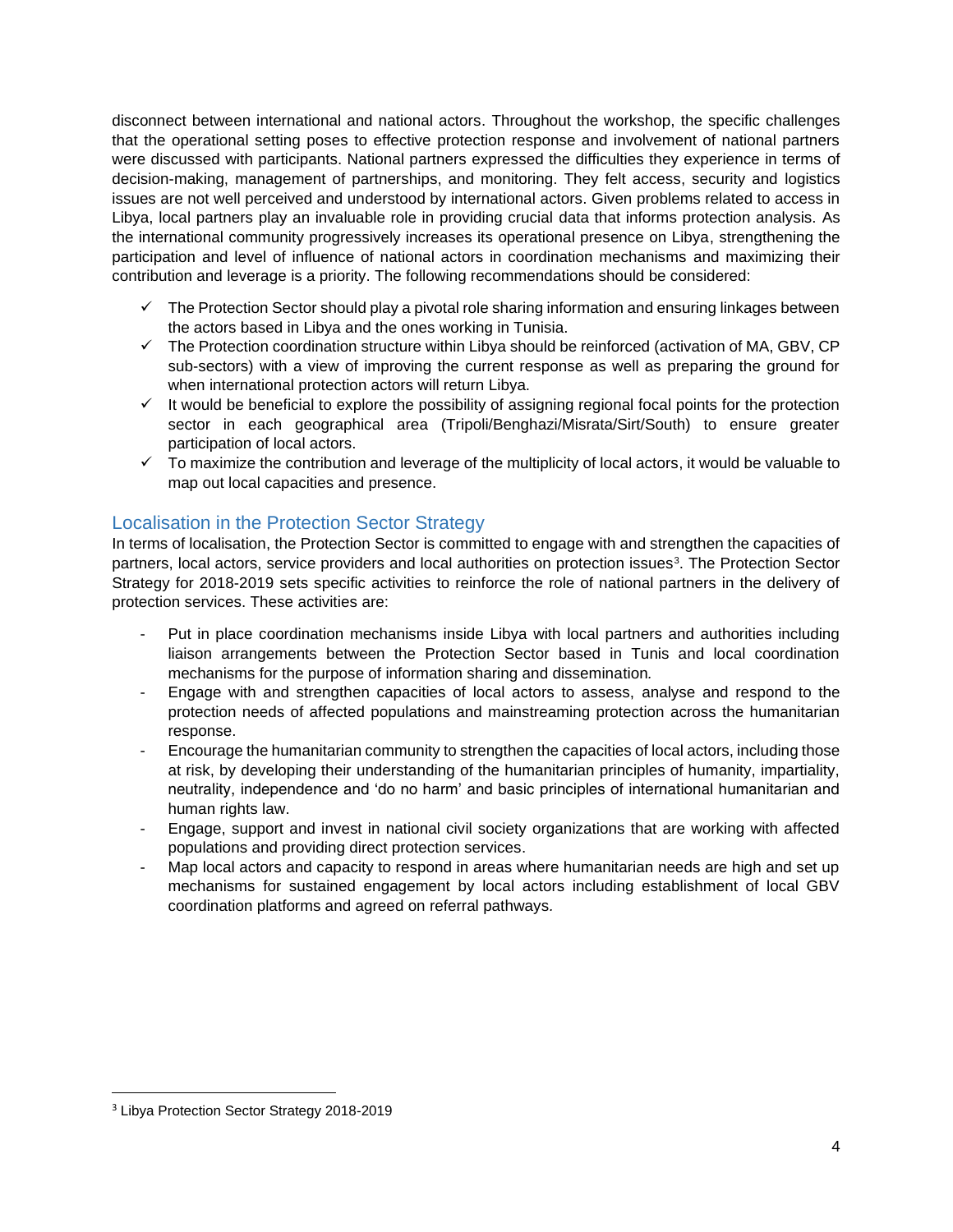## <span id="page-4-0"></span>Localisation in Coordination: Main Challenges and Key Gaps

The main outcome of the workshop was a review of the challenges and key gaps identified by national partners in terms of localisation. The discussion was framed around the five dimensions of the GPC/CP AoR Conceptual Framework for Localisation in Coordination<sup>4</sup>: (1) Governance and Decision-Making, (2) Participation and Influence, (3) Partnership, (4) Funding, (5) Institutional Capacity. The table below provides a summary of the five dimensions of the Conceptual Framework and what each dimension means for coordination groups.

| Dimension                     | What this means for coordination                                                   |
|-------------------------------|------------------------------------------------------------------------------------|
| Governance<br>and             | Local actors should have equitable opportunities to play leadership and co-        |
| Decision-Making               | leadership roles at national and sub-national levels; and have a seat at the table |
|                               | when strategic decisions are made (Strategic Advisory Groups, Steering             |
|                               | Committees, Cluster Lead/Co-Lead, and Humanitarian Country Team).                  |
| Participation<br>and          | Local actors should have the opportunity to influence the AoR/Sector's decisions.  |
| Influence                     | To do this, they need equitable access to information and analysis on coverage,    |
|                               | results; and the opportunity and skills to effectively and credibly convey their   |
|                               | thoughts and ideas.                                                                |
| Partnership                   | Coordinators should be promoting a culture of principled partnership both in the   |
|                               | way it interacts with its members; and the way in which members interact with      |
|                               | each other. In some cases, this requires transitions from sub-contracting to more  |
|                               | equitable and transparent partnerships, including recognising the value of non-    |
|                               | monetary contributions by local actors (networks, knowledge).                      |
| Funding                       | Where they have the institutional capacity to manage their own funds, local actors |
|                               | should be able to access funds directly. Local actors should receive a greater     |
|                               | share of the humanitarian resources, including pooled funds, where applicable.     |
| <b>Institutional Capacity</b> | Whilst technical capacity strengthening is important, coordination groups should   |
|                               | also actively encourage more systematic and coordinated opportunities to           |
|                               | receive support to strengthen operational functions, as part of the overall sector |
|                               | strategy to scale up services.                                                     |

The identification of the main concerns and key gaps was done through a group exercise. Barriers or obstacles to the participation of local/national partners in coordination mechanisms were recorded by participants on colour paper (red for challenges). Participants were also asked to identify potential solutions or recommendations to the identified challenge (green cards for recommendations). The information provided from partners' own reflections and experience with the coordination system and do not aim to represent the wider community of national partners in Libya.



 $\overline{\phantom{a}}$ <sup>4</sup> GPC/CP AoR Localisation in Coordination Summary Document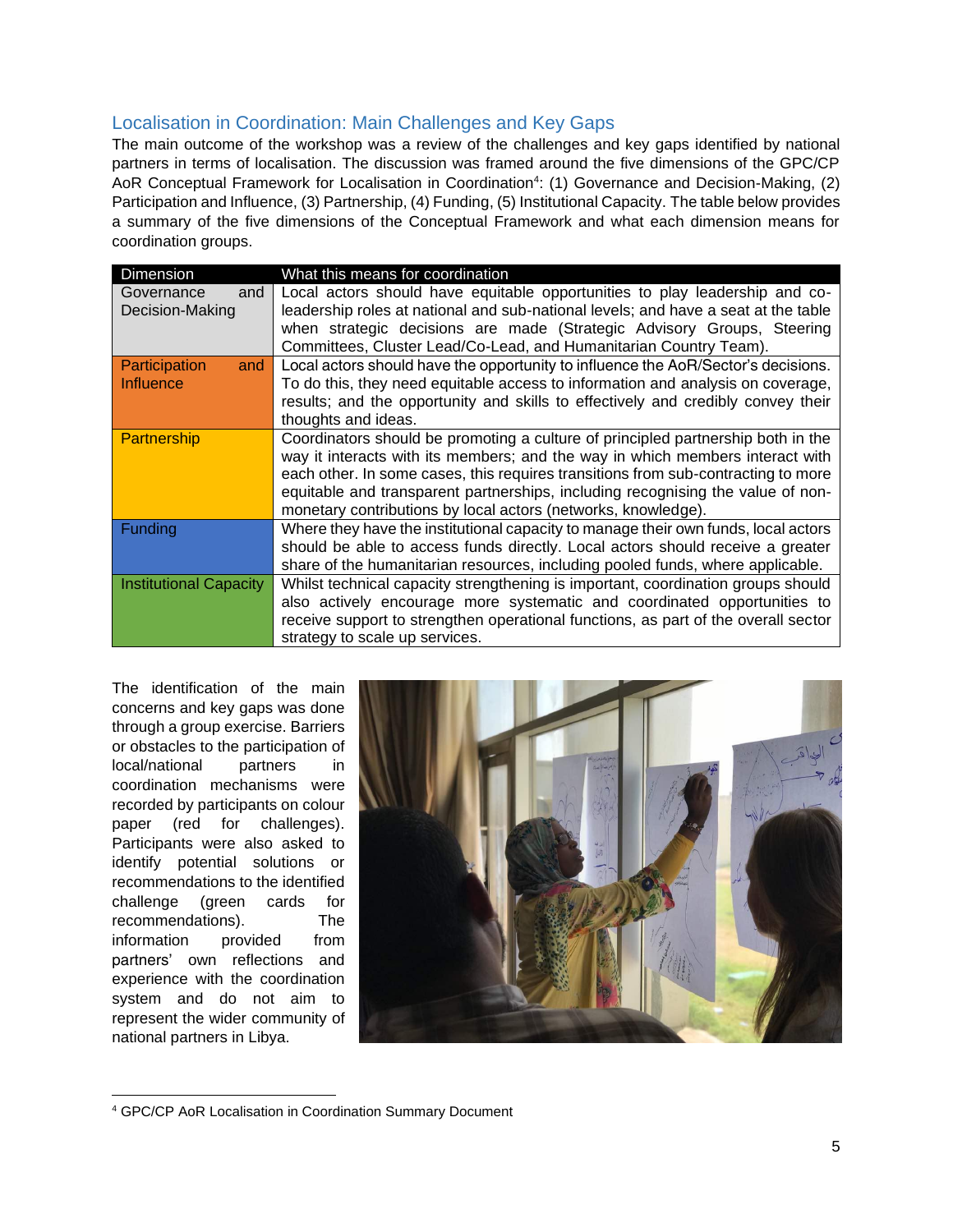#### *1) Governance and Decision-Making*

The Protection Sector was set up in 2015 under the overall leadership of the Resident/Humanitarian Coordinator (RC/HC), with UNHCR as a sector lead and the Danish Refugee Council (DRC) as a co-lead since 2018. The National Protection Working Group (PWG) is based in Tunis while a Sub-National PWG is established in Tripoli. The Protection Sector is composed of 37 members, which include 9 UN Agencies, 21 INGOs, 6 NNGOs and 1 International Organisation. Over the last three years, the Protection Sector met on a bi-weekly basis in Tunis for information sharing and coordination of protection activities related to IDPs. Since July 2018, the UNHCR Protection Sector Coordinator is based in Tripoli and meetings of the Protection Sector are organized simultaneously in Tunis and Tripoli via teleconference.

A Gender-Based Violence Sub-Working Group is led by UNFPA and co-led by CESVI. The Mine Action Sub-Working Group is led by UNMAS. A Child Protection Sub-Working Group is in the process of being established to improve the coordination between the child protection actors. The Protection Sector is also comprised of a Return and Reintegration Task Force led by UNHCR.

In Libya, the governance structure of the Protection Sector is predominantly dominated by international actors (UN agencies or international NGOs). This can be in part explained by the remote management context which has obliged coordination groups to operate from Tunis over the last three years. For this reason, there is no national partners holding lead or co-lead positions.

National partners are somewhat represented in governance and decision-making forum through the Core Group (CG), which was established to enhance the strategic direction, planning and inclusive decisionmaking processes of the Protection Sector. CG members are elected through a transparent nomination of candidates validated by an election. The CG is comprised of 5 members, including UNHCR, DRC, IRC NRC and Alnahla Organization for Education Awareness<sup>5</sup>.



#### *2) Participation and Influence*

 $\overline{\phantom{a}}$ 

National actors contribute significantly to the effectiveness of the humanitarian response in Libya through their understanding of the context, greater access to affected populations and their sensitivity to political and social dynamics. Given the limited access for international actors, local actors are greatly if not solely responsible for the delivery of assistance and protection to affected-populations in remote areas.

<sup>&</sup>lt;sup>5</sup> The Core Group only met once, other meetings were not possible due to staff turnover from INGOs.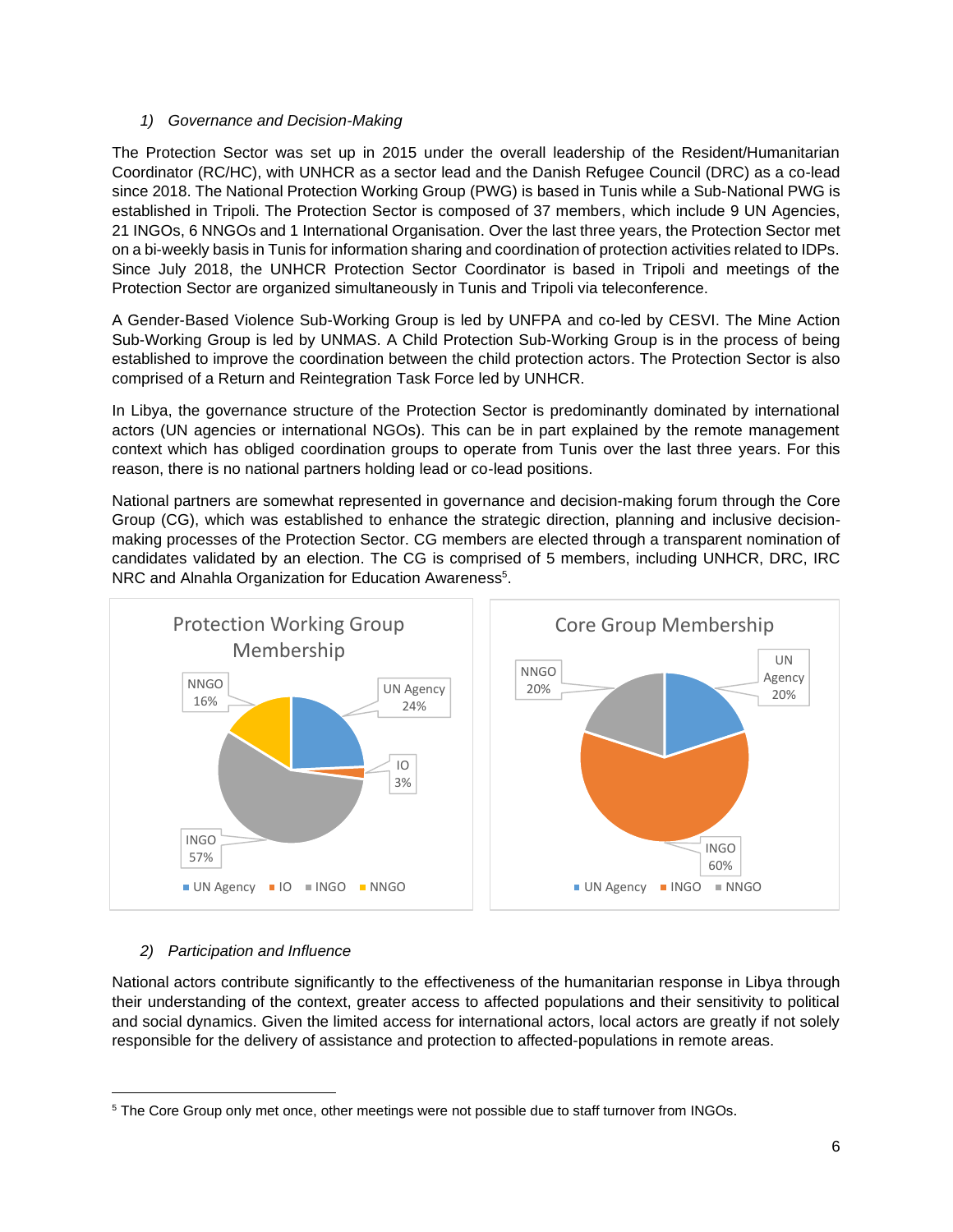Asked about the benefits coordination mechanisms could bring to their organisations, national partners who participated in the baseline survey<sup>6</sup> expressed the following ideas:



Among the national partners who participated in the baseline survey, 32% declared 'always' participating in the sector meetings while another 32% declared 'never' participating. These results contradict with the observation made by the Protection Sector Coordinator and Co-Coordinator that no local partners participate in the sector meetings.



 $\overline{\phantom{a}}$ 6 IRC Localisation of Protection Scoping Survey, January – June 2018.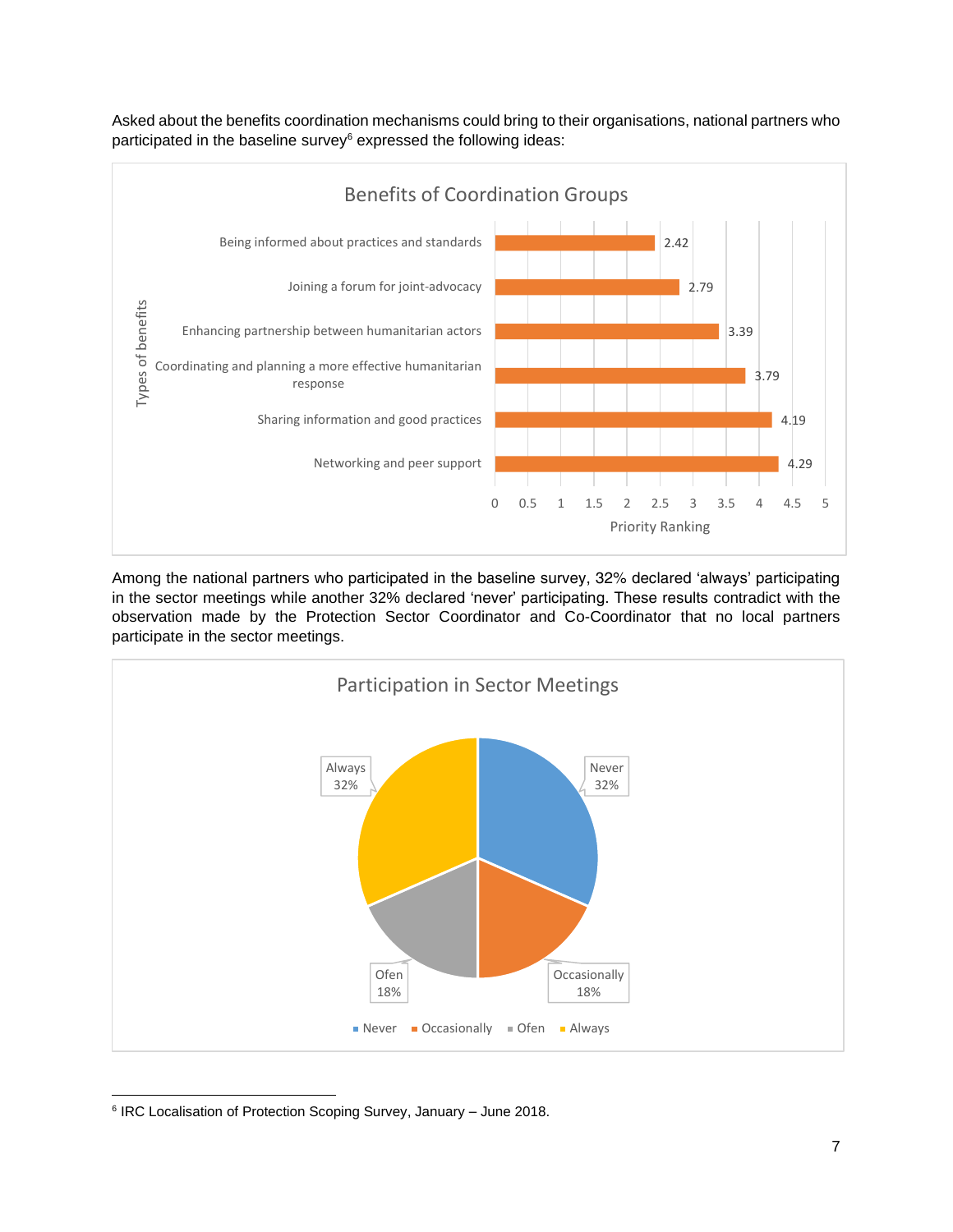The participation of national partners in protection coordination mechanisms is constraint by a number of significant barriers such as: being unaware of the date of the cluster meetings (52.78%), lacking the knowledge of the cluster system (50%) and having difficulties in accessing humanitarian funding (41.67%).



Through group work and plenary discussion, the following challenges and recommendations were identified by national partners in terms of participation and influence.

| <b>Challenges</b>                                                                                                                                                                                                                                                                                                                                                                                                                                                                                                                                                                                                                                                                                                                                                                                                                                                                           | <b>Recommendations</b>                                                                                                                                                                                                                                                                                                                                                                                                                                                                                                                                                                                                                                                                                              |
|---------------------------------------------------------------------------------------------------------------------------------------------------------------------------------------------------------------------------------------------------------------------------------------------------------------------------------------------------------------------------------------------------------------------------------------------------------------------------------------------------------------------------------------------------------------------------------------------------------------------------------------------------------------------------------------------------------------------------------------------------------------------------------------------------------------------------------------------------------------------------------------------|---------------------------------------------------------------------------------------------------------------------------------------------------------------------------------------------------------------------------------------------------------------------------------------------------------------------------------------------------------------------------------------------------------------------------------------------------------------------------------------------------------------------------------------------------------------------------------------------------------------------------------------------------------------------------------------------------------------------|
| National partners feel they lack the<br>capacities to meaningfully influence the<br>strategies and decisions of the Protection<br>Sector, due mainly to an absence of<br>knowledge of the HNO/HRP processes<br>and humanitarian system.<br>National partners are not aware when<br>there is an opportunity to participate in<br>sector meetings, events, and decision-<br>making processes.<br>National partners are not clear on the<br>process and criteria for becoming<br>members of the Protection Sector.<br>National partners are involved in<br>conducting protection needs assessments<br>but do not share information with the<br>sector due to problem of connectivity (lack<br>of electricity/internet) or other issues due to<br>the remote management context (difficulty<br>in verifying data accuracy, lack of trust<br>from international actors on data being<br>shared). | Increase participation and inclusion of<br>national partners in the work of the<br>protection sector and other working<br>group.<br>Increase the number of national partners<br>in decision-making forum and processes.<br>Provide additional training and capacity-<br>building activities to support local<br>partners' participation and engagement<br>in the sector.<br>Strengthen information channel to<br>ensure national partners are informed<br>about opportunities to engage with the<br>sector (mailing list, communication in<br>Arabic).<br>Implement third party monitoring and<br>strengthened data analysis as solutions<br>to verify data accuracy and remote<br>management working arrangements. |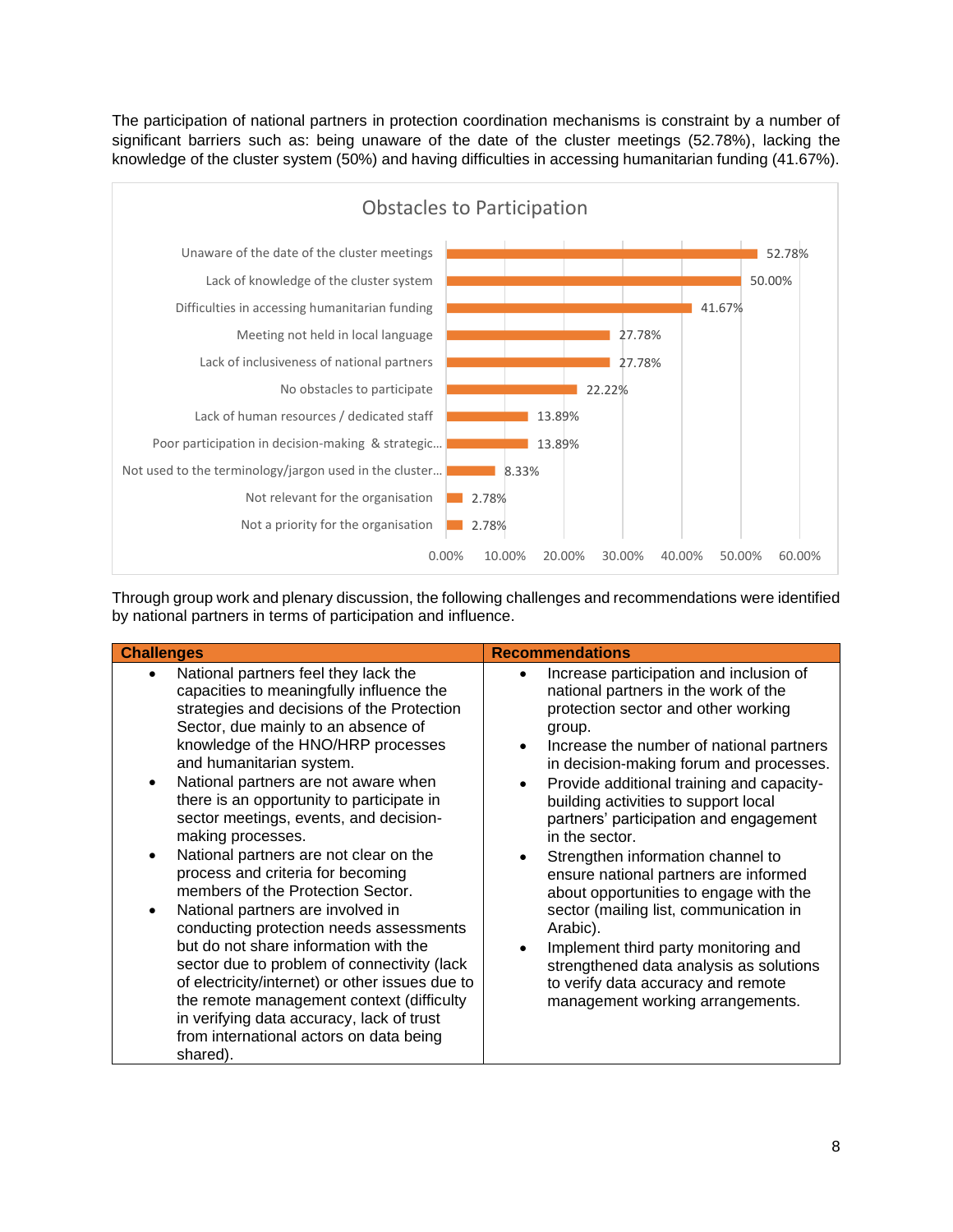#### *3) Partnership*

In Libya, the Protection Sector counts 10 partners to implement the 2018 HRP. These 10 partners include 4 INGOs and 6 UN Agencies<sup>7</sup>. According to the workshop participants, partnerships are predominantly sub-granting or sub-contracting due to the remote working arrangements and the nature of partnerships being signed between international and national partners. Partnerships with local actors are seen as the only way for international actors to deliver humanitarian assistance inside Libya where access to remote areas is a challenge. It appeared that the Principles of Partnership are inconsistently applied, particularly the principle of equality and transparency.



Through group work and plenary discussion, the following challenges and recommendations were identified by national partners in terms of partnership.

| <b>Challenges</b>                                                                                                                                                                                                                                                                                                                                                                                                                                                                                                                                                                                                                                                                                                                                                                                                                     | <b>Recommendations</b>                                                                                                                                                                                                                                                                                                     |
|---------------------------------------------------------------------------------------------------------------------------------------------------------------------------------------------------------------------------------------------------------------------------------------------------------------------------------------------------------------------------------------------------------------------------------------------------------------------------------------------------------------------------------------------------------------------------------------------------------------------------------------------------------------------------------------------------------------------------------------------------------------------------------------------------------------------------------------|----------------------------------------------------------------------------------------------------------------------------------------------------------------------------------------------------------------------------------------------------------------------------------------------------------------------------|
| Partnership model between international<br>and national actors are predominantly sub-<br>granting or sub-contracting in nature.<br>Principles of partnership are unknown and<br>application is inconsistent (particularly the<br>principles of equality and transparency).<br>National partners feel there is bias in the<br>way international actors identify and choose<br>which partner to work with.<br>National actors feel they are negatively<br>perceived by international actors (INGOs,<br>UN agencies) as often seen as lacking<br>capacities to implement programmes.<br>National authorities' support to the civil<br>society is considered as insufficient,<br>particularly in terms of recognition and<br>registration procedures (NNGOs are<br>registered under the Ministry of Culture and<br>lack funding support). | Model and monitor a culture of<br>principled partnerships within the<br>Protection Sector.<br>Promote partnerships that draw on<br>coaching and mentoring approaches<br>rather than sub-granting/sub-<br>contracting.<br>Strengthen partnerships between<br>national and international non-<br>governmental organizations. |

#### *4) Funding*

 $\overline{\phantom{a}}$ 

Most national NGOs in Libya do not have unrestricted funding to cover their core costs and lack the resources that participation in the humanitarian system demands. Access to funding is therefore the third obstacle the most cited by national partners when asked about the engagement of local NGOs in coordination system. Donors prefer to finance directly international agencies (UN and INGOs) which continue their involvement in Libya with remote management work modality through national and local actors. In addition, a country-based pooled fund does not exist in Libya which limits the channels through which national NGOs can access funding.

<sup>7</sup> Libya Protection Sector, 2018 HRP data.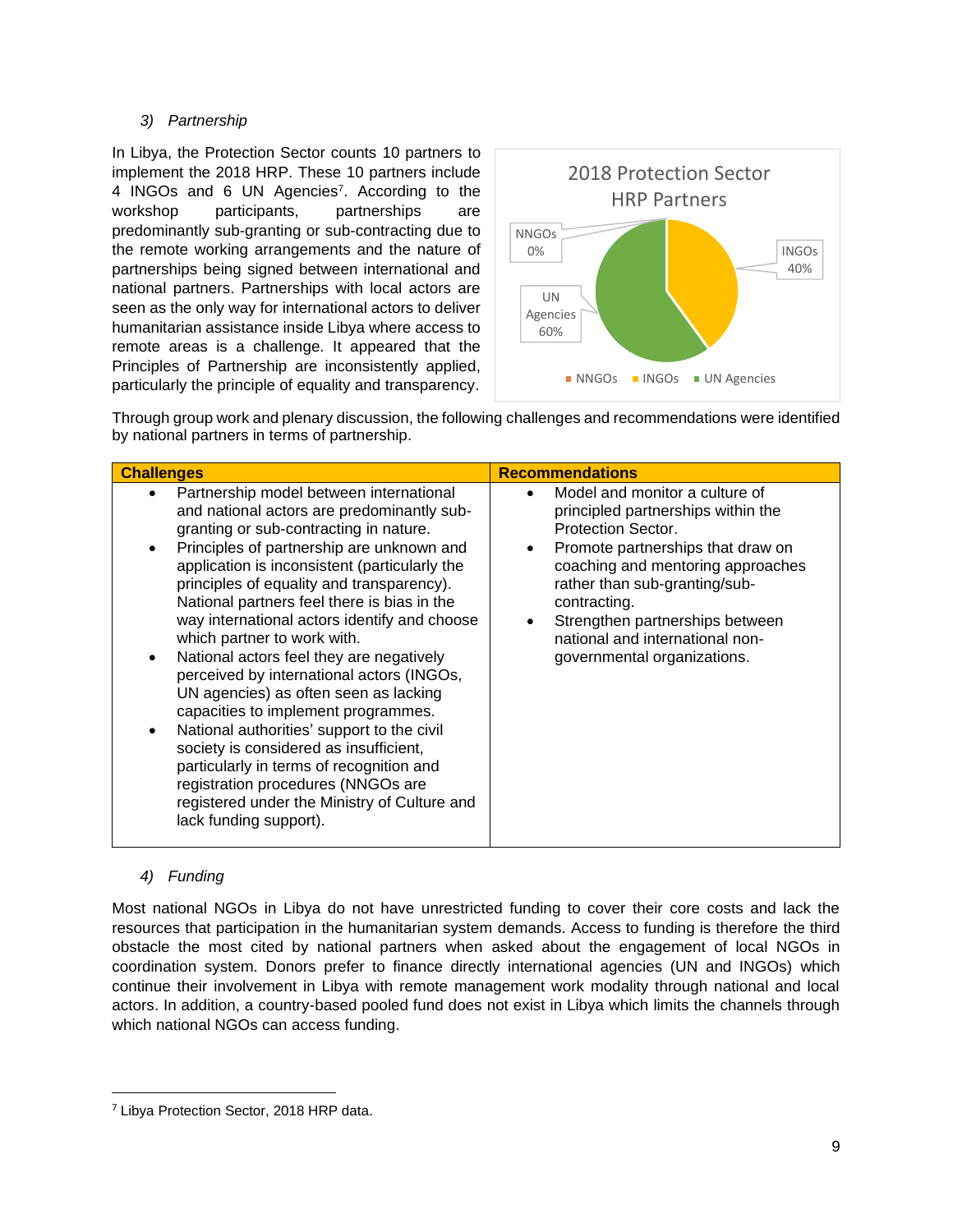Through group work and plenary discussion, the following challenges and recommendations were identified by national partners in terms of funding.

| <b>Challenges</b>                                                                                                                                                                                                                                                                                                                                                                                                            | <b>Recommendations</b>                                                                                                                                                                                                                                                          |
|------------------------------------------------------------------------------------------------------------------------------------------------------------------------------------------------------------------------------------------------------------------------------------------------------------------------------------------------------------------------------------------------------------------------------|---------------------------------------------------------------------------------------------------------------------------------------------------------------------------------------------------------------------------------------------------------------------------------|
| There are no pooled fund mechanisms in<br>$\bullet$<br>Libya.<br>There is a perceived lack of trust from<br>$\bullet$<br><b>INGOs towards NNGOs.</b><br>There is no funding or financial support<br>$\bullet$<br>mechanisms from local authorities to the<br>civil society.<br>National partners mentioned logistic and<br>$\bullet$<br>admin obstacles to receiving funding such<br>as transaction or fund transfer issues. | • Promote regular communication on<br>funding opportunities to local partners<br>(donor mapping, requirement for<br>funding, direct funding opportunities).<br>Encourage local partners to submit<br>$\bullet$<br>project for the 2019 HRP to get visibility<br>towards donors. |

#### *5) Capacity*

Capacity strengthening is one of the key area in which local partners would like to receive more support from international actors. They placed emphasis on the pivotal role of the Libya Protection Sector in building their capacity to respond to protection issues on the ground. There is an interest and a need for both technical capacity building on areas of protection, but also on more long-term and institutional capacity strengthening which remains limited. Given the limited presence of international actors on the ground, there is also a need to support the sustainability of national organisations to ensure the participation of local actors in coordination is effective.

In the past 18 months, national partners who completed the baseline survey declared having received trainings on:



Seminar, workshop and training in country are the preferred method for capacity-building delivery for 58.82% of national partners who completed the baseline survey while long-term capacity strengthening model is selected by 35.29% of national partners. Some recommendations were made by participants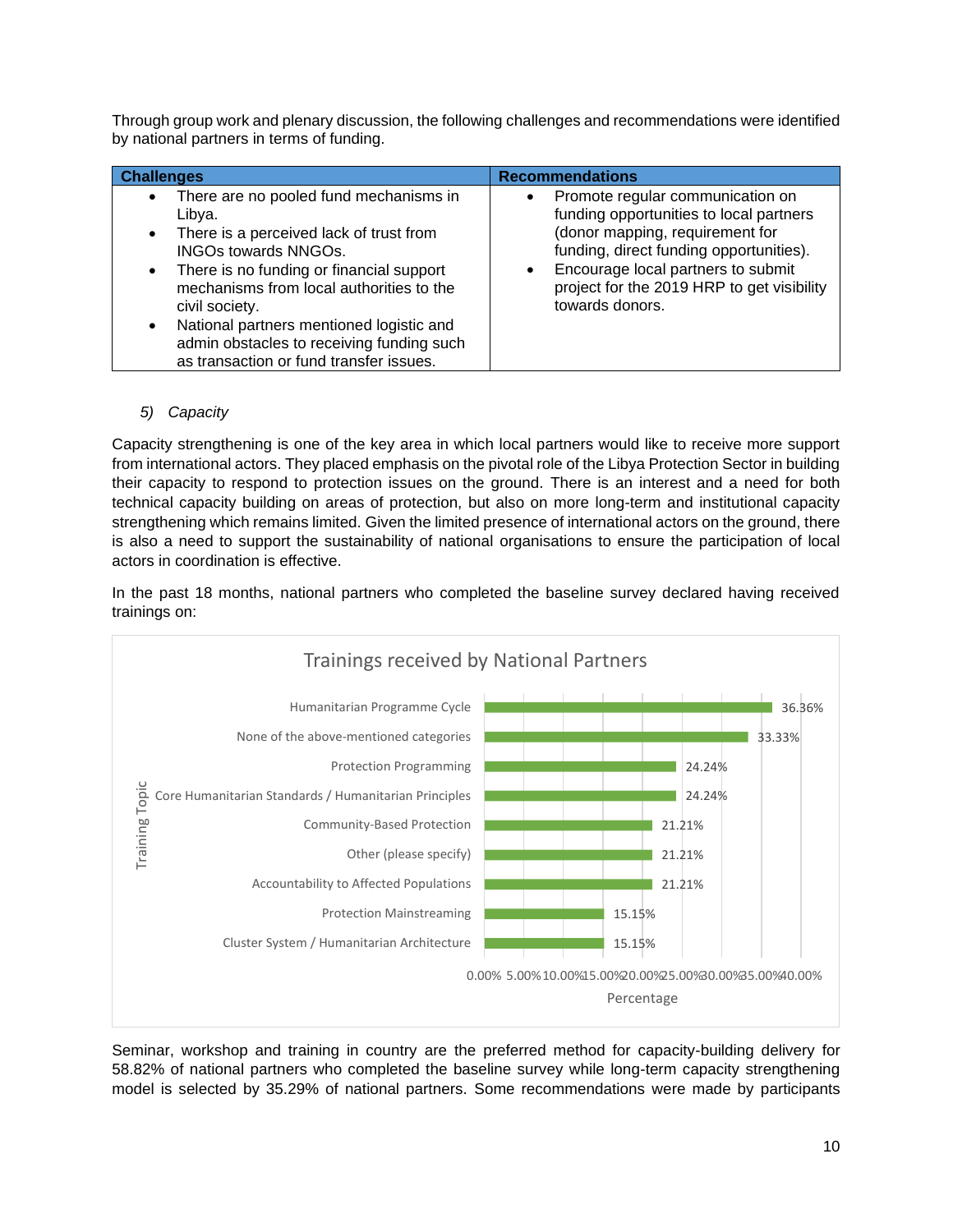

during the workshop to also provide capacity-strengthening initiatives in the form of: peer support, networking opportunities, mentoring approach, training of trainers, multi-year support.

The baseline survey helped identify areas of **technical capacity-building** in which national organisations need support. These areas are ranked by order of priority in the graph below<sup>8</sup>.



<sup>&</sup>lt;sup>8</sup> IRC Localisation of Protection Scoping Survey, January - June 2018.

 $\overline{\phantom{a}}$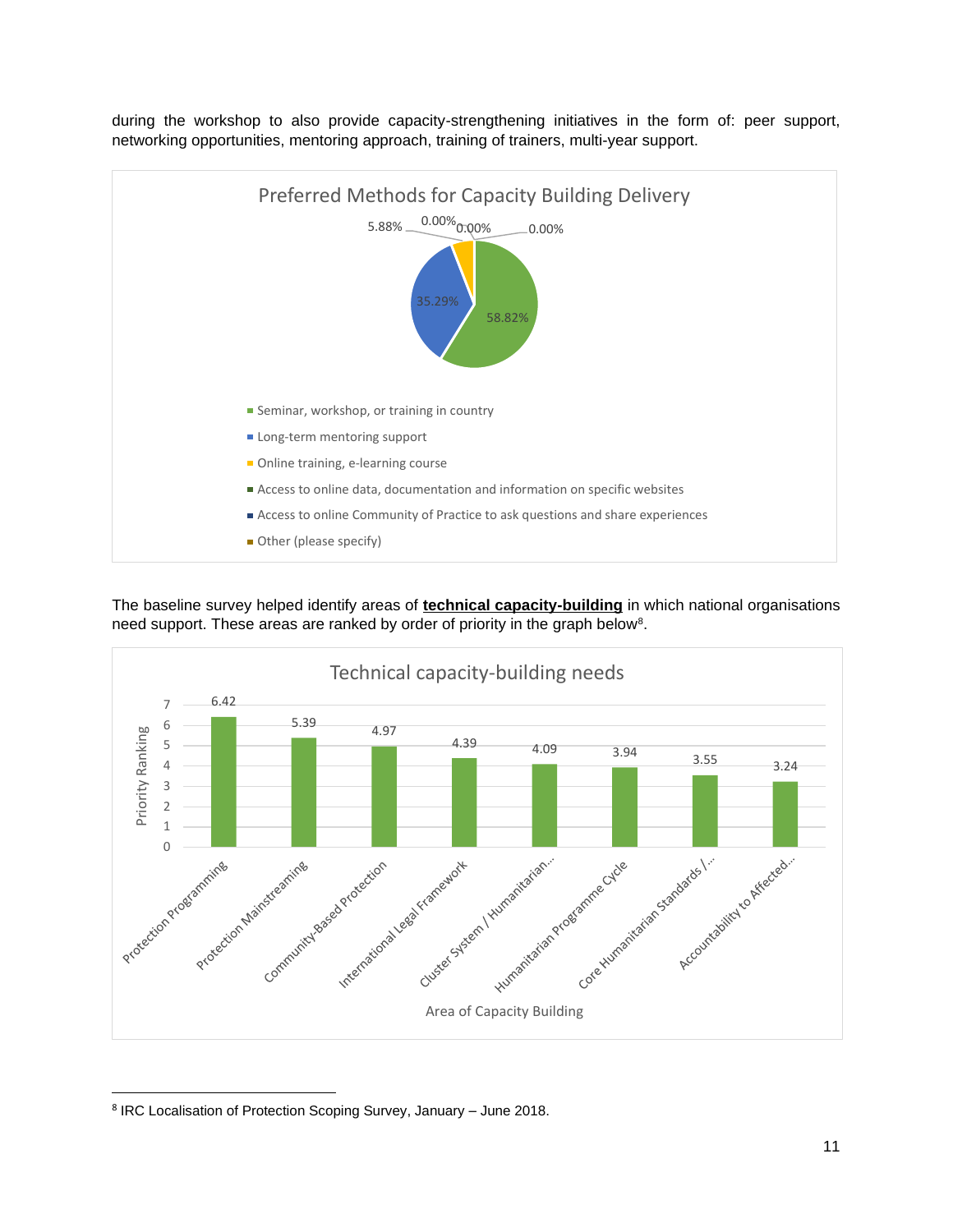

The baseline survey also identified areas of **institutional capacity-building** in which national organisations need support. These areas are ranked by order of priority in the graph below<sup>9</sup>.

Through group work and plenary discussion, the following challenges and recommendations were identified by national partners in terms of capacity-strengthening.

| <b>Challenges</b>                                                                                                                                                                                                                                                                                                                                                                                                                                                                                                                                                                             | <b>Recommendations</b>                                                                                                                                                                                                                                                                                                                                                                                                         |
|-----------------------------------------------------------------------------------------------------------------------------------------------------------------------------------------------------------------------------------------------------------------------------------------------------------------------------------------------------------------------------------------------------------------------------------------------------------------------------------------------------------------------------------------------------------------------------------------------|--------------------------------------------------------------------------------------------------------------------------------------------------------------------------------------------------------------------------------------------------------------------------------------------------------------------------------------------------------------------------------------------------------------------------------|
| National partners are unable to attend<br>$\bullet$<br>trainings and capacity building activities in<br>Tripoli as the majority of them are working<br>in remote or hard to reach locations.<br>National partners also have difficulties in<br>$\bullet$<br>accessing course and trainings outside of<br>Libya, particularly for women staff.<br>There seems to be little information and<br>$\bullet$<br>experience sharing between national<br>NGO <sub>s</sub><br>National partners regret the lack of<br>$\bullet$<br>continued training as well as Training of<br>Trainers (ToT) scheme. | Continuously identify and advocate for<br>$\bullet$<br>national partners to be supported for<br>capacity building opportunities.<br>Provide institutional capacity building to<br>$\bullet$<br>strengthen the structure of national<br>organizations (finance, administration,<br>HR, logistic, management and<br>fundraising).<br>Map the need of local NGOs on<br>protection and identify what type of<br>support is needed. |

 $\overline{\phantom{a}}$ 

<sup>&</sup>lt;sup>9</sup> IRC Localisation of Protection Scoping Survey, January - June 2018.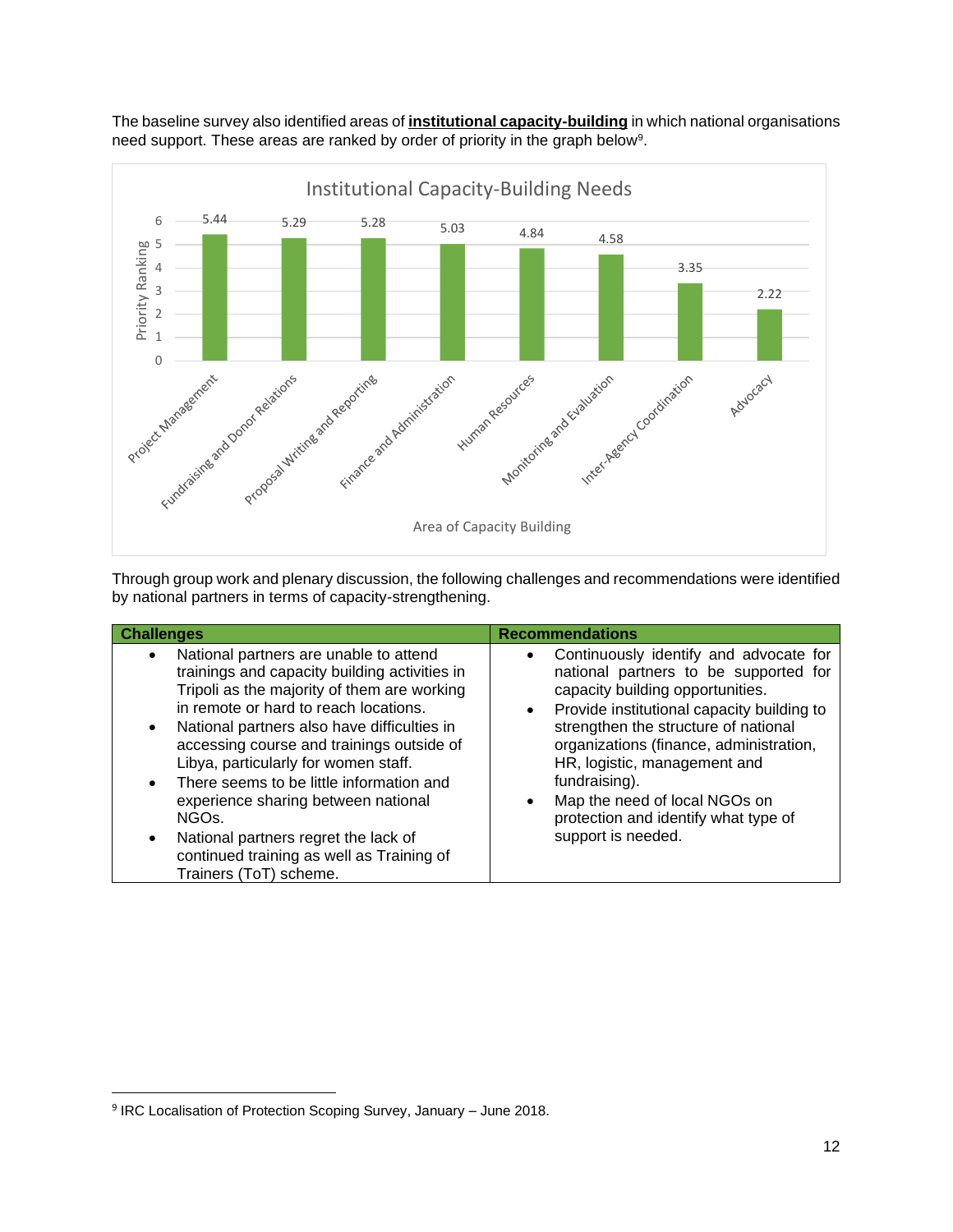## <span id="page-12-0"></span>Key Recommendations

Key recommendations identified by national partners participating in the workshop were recorded and are summarized in the table below. It is recommended that these recommendations are reviewed and endorsed as an action plan by the Protection Sector.

| <b>Cluster</b>   | <b>Protection Sector</b> |
|------------------|--------------------------|
| <b>Operation</b> | Tripoli, Libya           |
| <b>Date</b>      | July 2018 - July 2019    |
| Last review      | 30 July 2018             |

| <b>GOVERNANCE AND DECISION-MAKING</b>                                                                                                                                                                                         |                                 |          |                  |                                      |                                          |               |  |
|-------------------------------------------------------------------------------------------------------------------------------------------------------------------------------------------------------------------------------|---------------------------------|----------|------------------|--------------------------------------|------------------------------------------|---------------|--|
| <b>Action</b>                                                                                                                                                                                                                 | <b>Audience</b>                 | Location | Date             | <b>Person</b><br><b>Responsible</b>  | <b>Indicators</b>                        | <b>Status</b> |  |
| Allocate the four seats<br>established for NNGOs<br>within the Core Group and<br>ensure the effective<br>participation of national<br>partners in decision-<br>making processes                                               | <b>NNGO</b>                     | Tripoli  | August<br>2018   | Protection<br>Sector<br>Coordinators | # of NNGOs<br>added to the<br>Core Group |               |  |
| Explore the possibility of<br>assigning regional focal<br>points for the protection<br>sector in each<br>geographical area<br>(Tripoli/Benghazi/Misrata/<br>Sirt/South) to ensure<br>greater participation of<br>local actors | Protection<br>Sector<br>members | Libya    | December<br>2019 | Protection<br>Sector<br>Coordinators | N/A                                      |               |  |

| <b>PARTICIPATION AND INFLUENCE</b>                                                                                                |                                 |          |                  |                                      |                                                                  |               |  |  |
|-----------------------------------------------------------------------------------------------------------------------------------|---------------------------------|----------|------------------|--------------------------------------|------------------------------------------------------------------|---------------|--|--|
| <b>Action</b>                                                                                                                     | <b>Audience</b>                 | Location | Date             | <b>Person</b><br><b>Responsible</b>  | <b>Indicators</b>                                                | <b>Status</b> |  |  |
| Map out local capacities<br>and presence to maximize<br>the contribution and<br>leverage of local actors                          | Protection<br>Sector<br>members | Libya    | December<br>2019 | Protection<br>Sector<br>Coordinators | Mapping of<br>local actors<br>presence<br>and capacity           |               |  |  |
| Add NNGOs who<br>participated in the<br>workshop to the Protection<br>Sector mailing list to<br>ensure their participation        | <b>NNGO</b>                     | Tripoli  | August<br>2018   | Protection<br>Sector<br>Coordinators | # of NNGOs<br>added to the<br>mailing list                       |               |  |  |
| Increase the<br>representation of NNGOs<br>during 2019 HNO and<br>HRP process to reflect the<br>diversity of protection<br>actors | <b>NNGO</b>                     | Tripoli  | August<br>2018   | Protection<br>Sector<br>Coordinators | # of NNGOs<br>participating<br>in the 2019<br>HNO/HRP<br>process |               |  |  |
| Strengthen information<br>and communication<br>channels to increase the                                                           | <b>NNGO</b>                     | Tripoli  | August<br>2018   | Protection<br>Sector<br>Coordinators | N/A                                                              |               |  |  |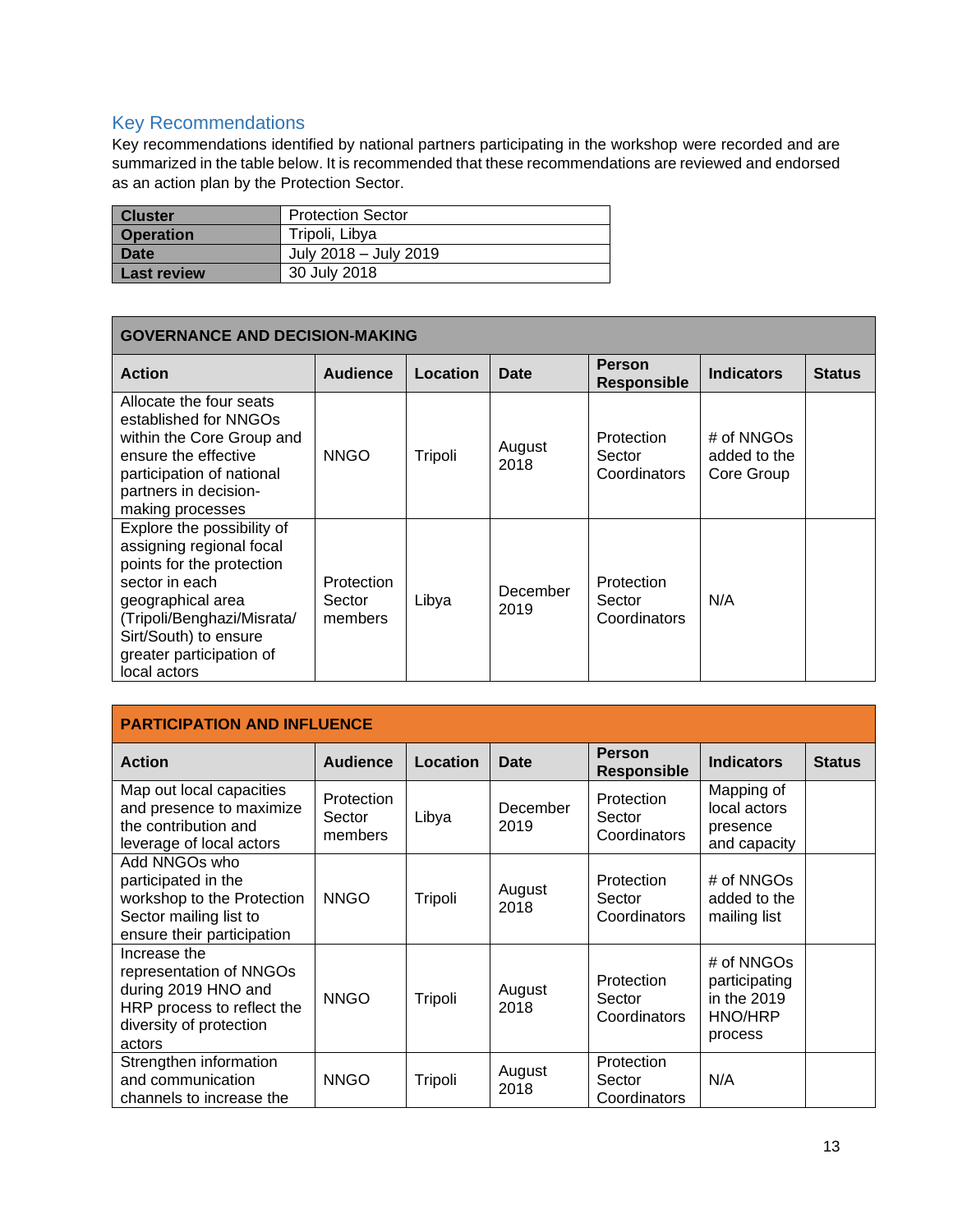| participation of local NGOs |  |  |  |
|-----------------------------|--|--|--|
|                             |  |  |  |
| in the Protection Sector    |  |  |  |
| (mailing list,              |  |  |  |
| communication in Arabic,    |  |  |  |
| dates of meetings)          |  |  |  |

| <b>PARTNERSHIP</b>                                                                                                                                            |                              |          |                |                                      |                                                            |               |  |
|---------------------------------------------------------------------------------------------------------------------------------------------------------------|------------------------------|----------|----------------|--------------------------------------|------------------------------------------------------------|---------------|--|
| <b>Action</b>                                                                                                                                                 | <b>Audience</b>              | Location | Date           | <b>Person</b><br><b>Responsible</b>  | <b>Indicators</b>                                          | <b>Status</b> |  |
| Model and monitor a<br>culture of principled<br>partnerships within the<br>Protection Sector (CP AoR<br>Partnership Survey)                                   | Cluster<br>members           | Tripoli  | August<br>2018 | Protection<br>Sector<br>Coordinators | Partnership<br>Survey<br>completed<br>and data<br>analysed |               |  |
| Encourage consortium<br>between INGO and<br>NNGOs based on the<br>principles of partnership<br>and promoting mentoring<br>approaches to capacity-<br>building | <b>INGOS</b><br><b>NNGOS</b> | Tripoli  | Continued      | Protection<br>Sector<br>Coordinators | N/A                                                        |               |  |

| <b>FUNDING</b>                                                                                                                               |                              |          |           |                                      |                   |               |  |
|----------------------------------------------------------------------------------------------------------------------------------------------|------------------------------|----------|-----------|--------------------------------------|-------------------|---------------|--|
| <b>Action</b>                                                                                                                                | <b>Audience</b>              | Location | Date      | <b>Person</b><br><b>Responsible</b>  | <b>Indicators</b> | <b>Status</b> |  |
| Promote regular<br>communication on funding<br>opportunities (donor<br>mapping, requirement for<br>funding, direct funding<br>opportunities) | <b>INGOs</b><br><b>NNGOs</b> | Tripoli  | Continued | Protection<br>Sector<br>Coordinators | N/A               |               |  |

| <b>CAPACITIES</b>                                                                              |                        |          |           |                                      |                                                         |               |  |  |  |
|------------------------------------------------------------------------------------------------|------------------------|----------|-----------|--------------------------------------|---------------------------------------------------------|---------------|--|--|--|
| <b>Action</b>                                                                                  | <b>Audience</b>        | Location | Date      | <b>Person</b><br><b>Responsible</b>  | <b>Indicators</b>                                       | <b>Status</b> |  |  |  |
| Ensure systematic<br>representation of NNGOs<br>in trainings provided on<br>protection         | <b>NNGO</b>            | Tripoli  | Continued | Protection<br>Sector<br>Coordinators | # of<br>participants<br>from<br><b>NNGOS</b><br>trained |               |  |  |  |
| Promote and advocate for<br>institutional capacity<br>strengthening to be<br>provided to NNGOs | Donors<br><b>INGOs</b> | Tripoli  | Continued | Protection<br>Sector<br>Coordinators | N/A                                                     |               |  |  |  |

## **Follow-up and implementation of the action plan on localisation:**

The Localisation Action Plan will be implemented by the NNGOs who participated in the workshop held in Tripoli on 24-25 July 2018. This includes: Libyan Health Organization and Awareness, Jusoor Center for Studies and Development, Al Emdad, Immigrant Voice Organization, Organization of Charity and Piety, Organization of Development Pioneers, Libyan Mine Action Centre, Union of Arab Ambassadors for Children, Alidamer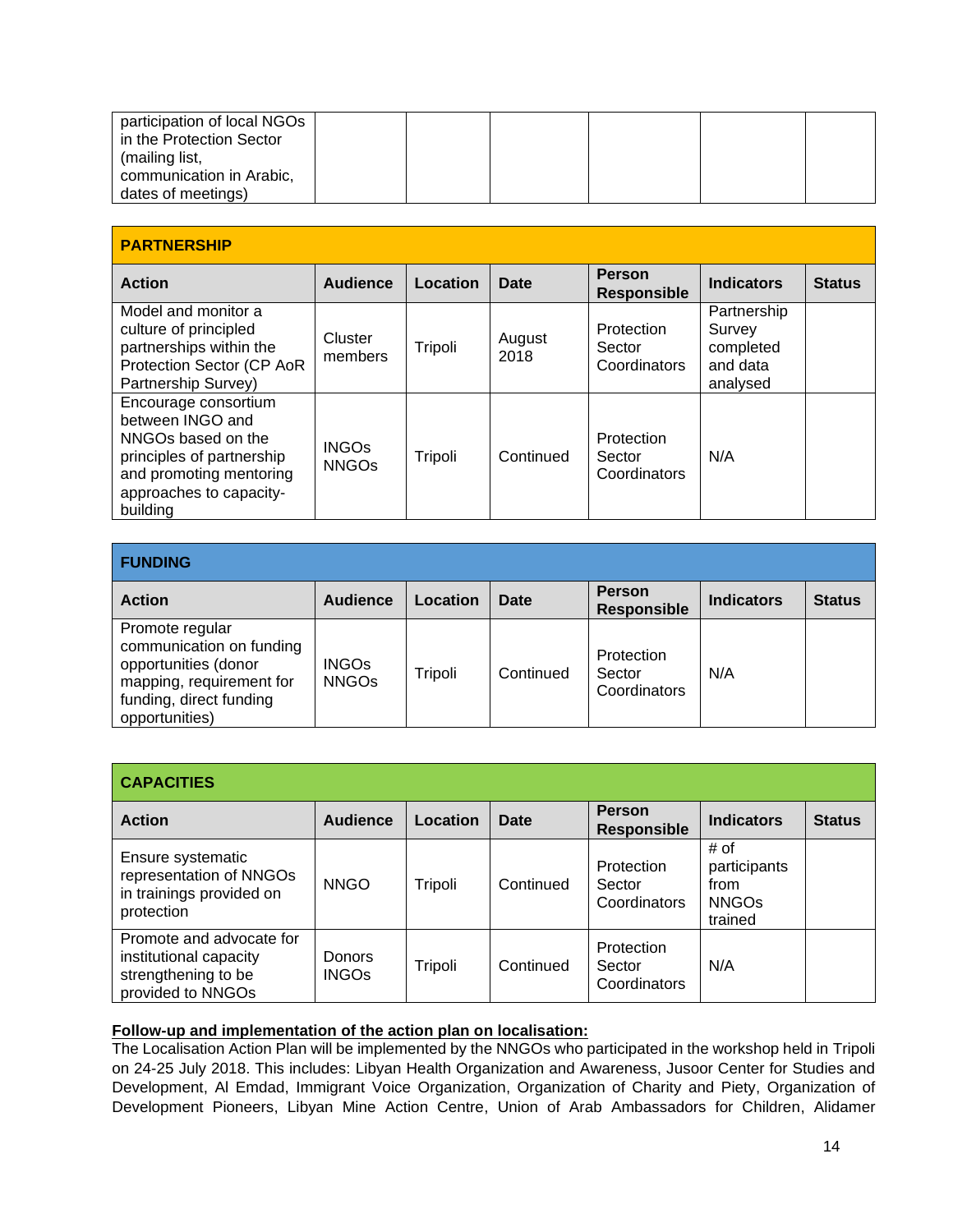Organization for Human Rights, I am Tawfiq, South Peace Organization for Development, Libyan National Organization for Development of Persons with Disabilities, ALSALAM Bani Walid Charity Association, Shaik Tahir Azzawi Charity Organisation, Al-Ola Charity Association, Hope Organization for Development and Relief Services, Haqi Organization "Women Legal Network", LIBAID, Moomken, Alataa for Cooperation and Development NGO, Wadi Eldinar Charity, Productive Family Tawergha, Al Ehsan and Taqwa NGO, Kaffa NGO, Al Mutawasit NGO, Tripoli Good, Alnahla, Elssafa.

Monitoring will be done by the Protection Sector with technical support from IRC / GPC.

#### **Color Code**

Action taken

Action in progress

Action not implemented at this stage

### <span id="page-14-0"></span>List of participants

|                | <b>Local / National Partner</b>                                                   | <b>Name</b>       | <b>Position</b>                                     | <b>Email</b>                        |  |
|----------------|-----------------------------------------------------------------------------------|-------------------|-----------------------------------------------------|-------------------------------------|--|
| 1              | <b>Libyan Health</b><br><b>Organization and</b><br><b>Awareness</b>               | Mohamed El Fagih  | Manager                                             | libyanhealth.organization@yahoo.com |  |
| $\overline{2}$ | <b>Jusoor Center for Studies</b><br>Rema Ibrahim<br>and Development               |                   | <b>Executive Director</b>                           | h.bugaighis@jusoor.ly               |  |
| $\sqrt{3}$     | <b>Al Emdad</b>                                                                   | Ali Mohamed Mousa | <b>Exclusive Manager</b>                            | info@alemdad.ly<br>mosa205040@gmail |  |
| $\overline{4}$ |                                                                                   | Mousa Debbek      |                                                     | info@alemdad.ly                     |  |
| $\overline{5}$ | <b>Immigrant Voice</b><br>Organization                                            | Basem Alhengari   | Head of<br>Organization                             | basemalhengari@gmail.com            |  |
| 6              | Organization of<br><b>Mohamed Sadek</b><br><b>Development Pioneers</b><br>Gamoudi |                   | Director of Projects                                | Mohamedgamoudi@odp.org.ly           |  |
| 7              | I am Tawfiq                                                                       | Souhaib glissa    | Volunteer                                           | Sglissa95@gmail.com                 |  |
| 8              | <b>ALSALAM Bani Walid</b>                                                         | Hatem Atawaijr    | Member of the<br><b>Board of Directors</b>          | hatematawaijr378@gmail.com          |  |
| 9              | <b>Charity Association</b>                                                        | Fathi Lama        |                                                     | fattoh@yahoo.com                    |  |
| 10             | <b>Haqi Organization</b><br>"Women Legal Network"                                 | Enas Shaban Arebi | Senior Legal<br>Consultant - Haqi<br>President      | aribienas@gmail.com                 |  |
| 11             | <b>LIBAID</b><br>Khaled Al Marghani                                               |                   | Head of Tripoli<br>Libaid Branch                    | lebher2006@yahoo.com                |  |
| 12             | <b>Al-Ola Charity</b><br>Mohamed Ibrahim<br><b>Association</b><br>Elgho           |                   | Coordinator of the<br><b>Relations</b><br>Committee | basherabdullh@yahoo.com             |  |
| 13             | <b>Productive Family</b><br>Ms. Amal Tawergy<br>Tawergha                          |                   |                                                     | Amalmufth2@gmail.com                |  |
| 14             | Al Ehsan and Taqwa NGO                                                            | Mousa Ziad        |                                                     | cpolibyan@gmail.com                 |  |
| 15             |                                                                                   | Aisha Nouredeen   |                                                     | i.barshushi@kafaa.ly                |  |
| 16             | <b>Kaffa NGO</b>                                                                  | Ibrahim Nuri      |                                                     |                                     |  |
| 17             | Mr. Essam<br><b>Al Mutawasit NGO</b><br><b>MOUKHTAR</b>                           |                   |                                                     | aomrly@gmail.com                    |  |